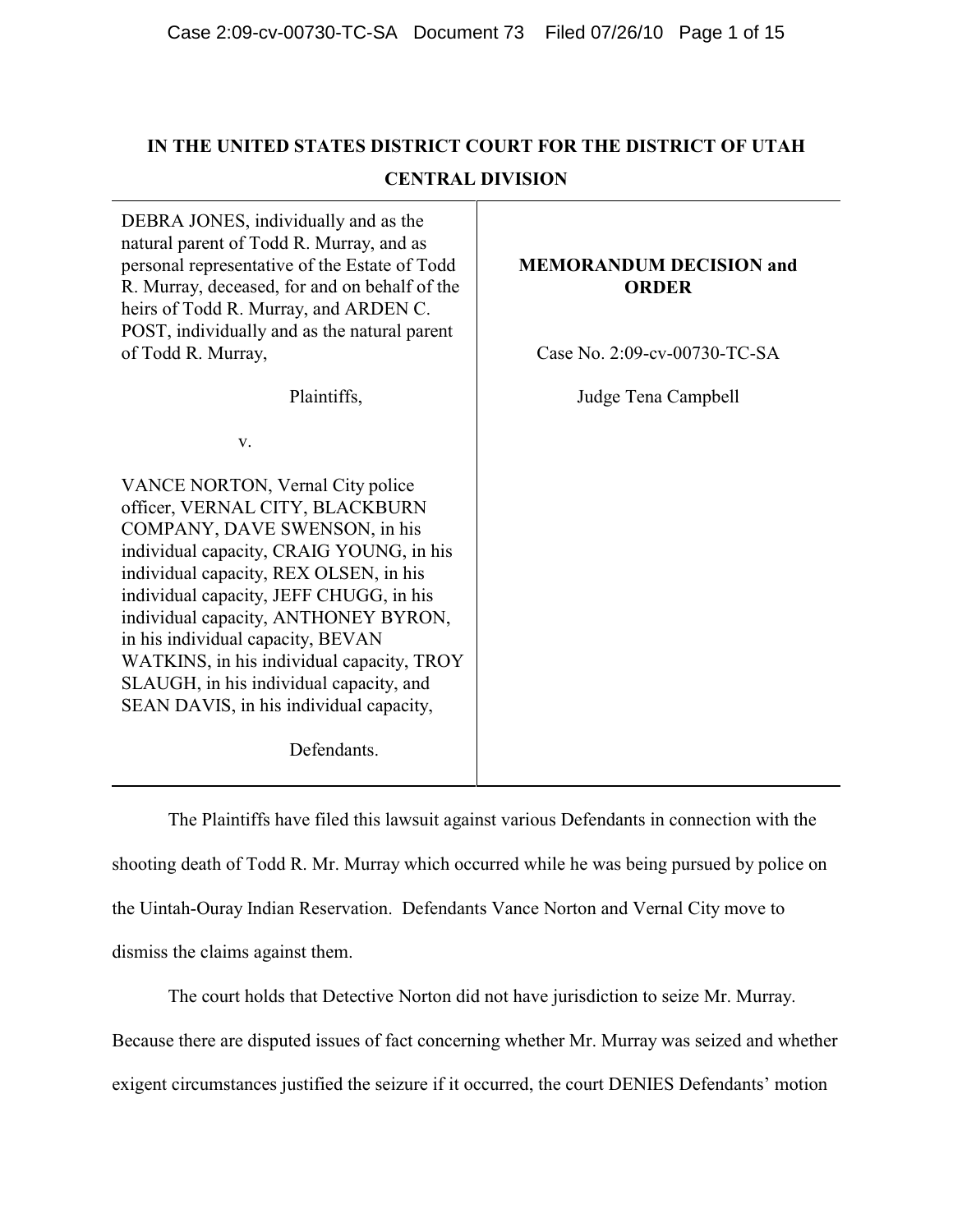## Case 2:09-cv-00730-TC-SA Document 73 Filed 07/26/10 Page 2 of 15

to dismiss the § 1983 claims. But the court holds that the Utah Governmental Immunity Act applies to state law enforcement on Indian reservations and accordingly GRANTS Defendants' motion to dismiss the state law claims.

## **BACKGROUND**<sup>1</sup>

On April 1, 2007, Trooper Dave Swenson, a state trooper with the Utah Highway Patrol was driving on Highway 40 in Uintah County when he saw "two Tribal males," Uriah Kurip and Todd Murray, in a car traveling 74 miles an hour in a 65 mile an hour zone. Mr. Kurip was the driver. (Comp.¶ 23, ¶ 25.) When Mr. Kurip refused to pull over, a high-speed chase began. Mr. Kurip drove onto the Uintah-Ouray Indian Reservation where, after ten miles and twenty minutes of pursuit, Mr. Kurip lost control of the car and skidded off the road. Mr. Kurip and Mr. Murray got out of the car and ran. Trooper Swenson chased Mr. Kurip and caught him.

Detective Vance Norton, a Vernal police detective who heard about the events on his police radio, came to the scene, got out of his car and followed Mr. Murray. When Detective Norton saw Mr. Murray, Detective Norton yelled at him to get on the ground. Detective Norton claims that instead of getting on the ground, Mr. Murray shot at him. In response, Detective Norton fired two rounds at Mr. Murray. According to Detective Norton, Mr. Murray then shot himself in the head. "Other than Detective Norton and [Mr. Murray], there were no eyewitnesses to what actually happened." (Id. ¶ 40.)

Plaintiffs allege assault and battery and wrongful death claims against Detective Norton and Vernal City. They also bring various claims under 42 U.S.C. § 1983. Relevant to the

<sup>&</sup>lt;sup>1</sup>Because this is a motion to dismiss, all facts are taken from the Second Amended Complaint.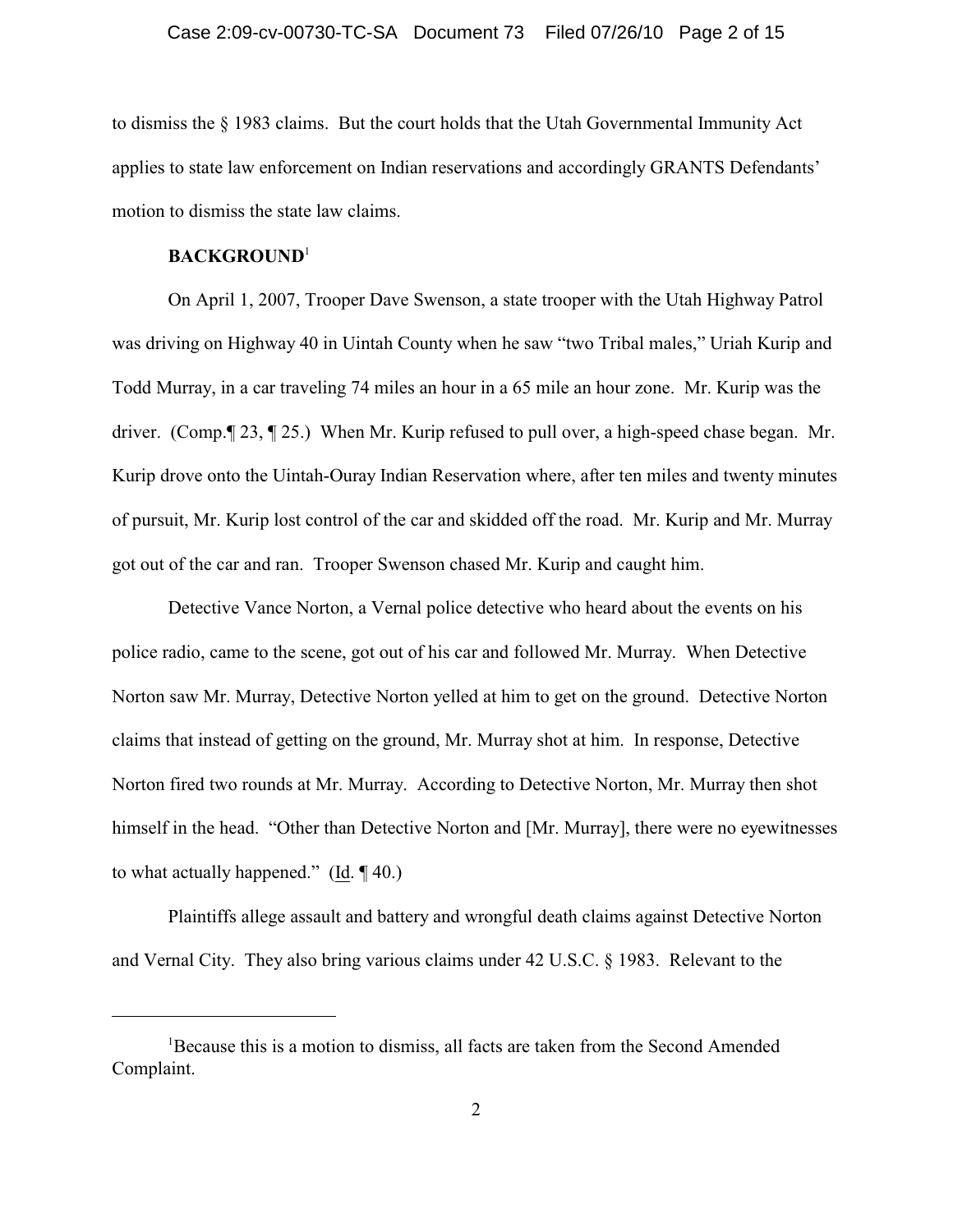## Case 2:09-cv-00730-TC-SA Document 73 Filed 07/26/10 Page 3 of 15

pending motions to dismiss are Plaintiffs' claims of unlawful extraterritorial seizure, unlawful use of excessive and deadly force, and unlawful seizure based on lack of reasonable suspicion or probable cause against Detective Vance Norton and extraterritorial seizure, unlawful seizure, and unlawful use of excessive and deadly force based on municipal/supervisory liability against Vernal City.

#### **ANALYSIS**

When reviewing a Rule 12(b)(6) motion to dismiss for failure to state a claim upon which relief may be granted, the court must presume the truth of all well-pleaded facts in the complaint, but need not consider conclusory allegations. Tal v. Hogan, 453 F.3d 1244, 1252 (2006), cert. denied, 127 S. Ct. 1334 (2007); Mitchell v. King, 537 F.2d 385, 386 (10th Cir. 1976). Conclusory allegations are allegations that "do not allege the factual basis" for the claim. Brown v. Zavaras, 63 F.3d 967, 972 (10th Cir. 1995). See also Hall v. Bellmon, 935 F.2d 1106, 1110 (10th Cir. 1991) ("conclusory allegations without supporting factual averments are insufficient to state a claim on which relief can be based") (emphasis added). The court is not bound by a complaint's legal conclusions, deductions and opinions couched as facts. Bell Atlantic Corp. v. Twombly, 550 U.S. 544, 555 (2007). And although all reasonable inferences must be drawn in the non-moving party's favor, Tal, 453 F.3d at 1252, a complaint will only survive a motion to dismiss if it contains "enough facts to state a claim to relief that is plausible on its face." Twombly, 550 U.S. at 570, quoted in Ridge at Red Hawk, LLC v. Schneider, 493 F.3d 1174, 1177 (10th Cir. 2007). Stating a claim under Rule 8 "demands more than an unadorned, thedefendant-unlawfully-harmed-me accusation. A pleading that offers 'labels and conclusions' or 'a formulaic recitation of the elements of a cause of action will not do.'" Ashcroft v. Iqbal, 129 S.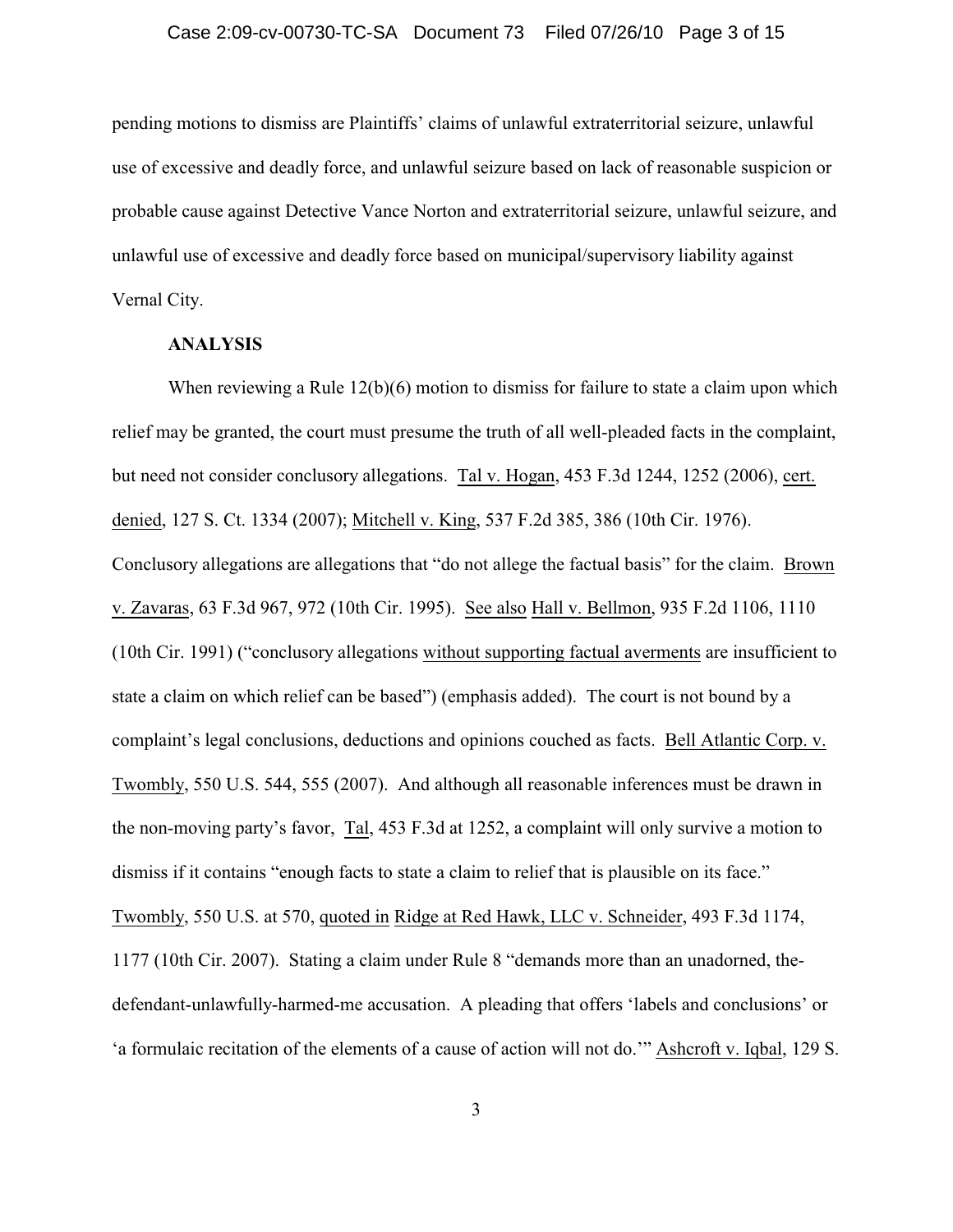Ct. 1937, 1949 (2009) (quoting Twombly, 550 U.S. at 555).

The court must first decide whether Plaintiffs have stated a claim for unlawful seizure of Mr. Murray and then, whether Detective Norton and Vernal City have immunity from suit either due to qualified immunity or under the Utah Governmental Immunity Act. A factor in both questions is that the relevant actions took place on the Uintah and Ouray Indian Reservation where, according to Plaintiffs "only federal and tribal law enforcement officers can exercise law enforcement powers over tribal members inside the Reservation." (Id.¶ 58.)

## Seizure

Because Mr. Murray did not obey Detective Norton's commands to stop, Detective Norton did not seize Mr. Murray unless he fired the shot that killed him. "[A] 'seizure' occurs only when a fleeing person is physically touched by police or when he or she submits to a show of authority by police." Bella v. Chamberlain, 24 F.3d 1251, 1255 (10th Cir. 1994) (holding that an innocent hostage who was piloting a helicopter that helped inmates escape was not "seized" because he continued to flee even after law enforcement gunfire hit his helicopter). Even if an individual reasonably refused to submit to police authority, a failure to submit means the individual was not seized. Reeves v. Churchich, 484 F.3d 1244, 1253 (10th Cir. 2007) (holding that a woman and a girl whose duplex was surrounded by armed law enforcement were not seized because they did not submit to law enforcement authority even though their failure to submit may not have been reasonable).

 Paragraphs 37-39 of the Second Amended Complaint contain the allegations about Detective Norton's interaction with Mr. Murray:

37. Detective Norton set off on foot and came upon the passenger who was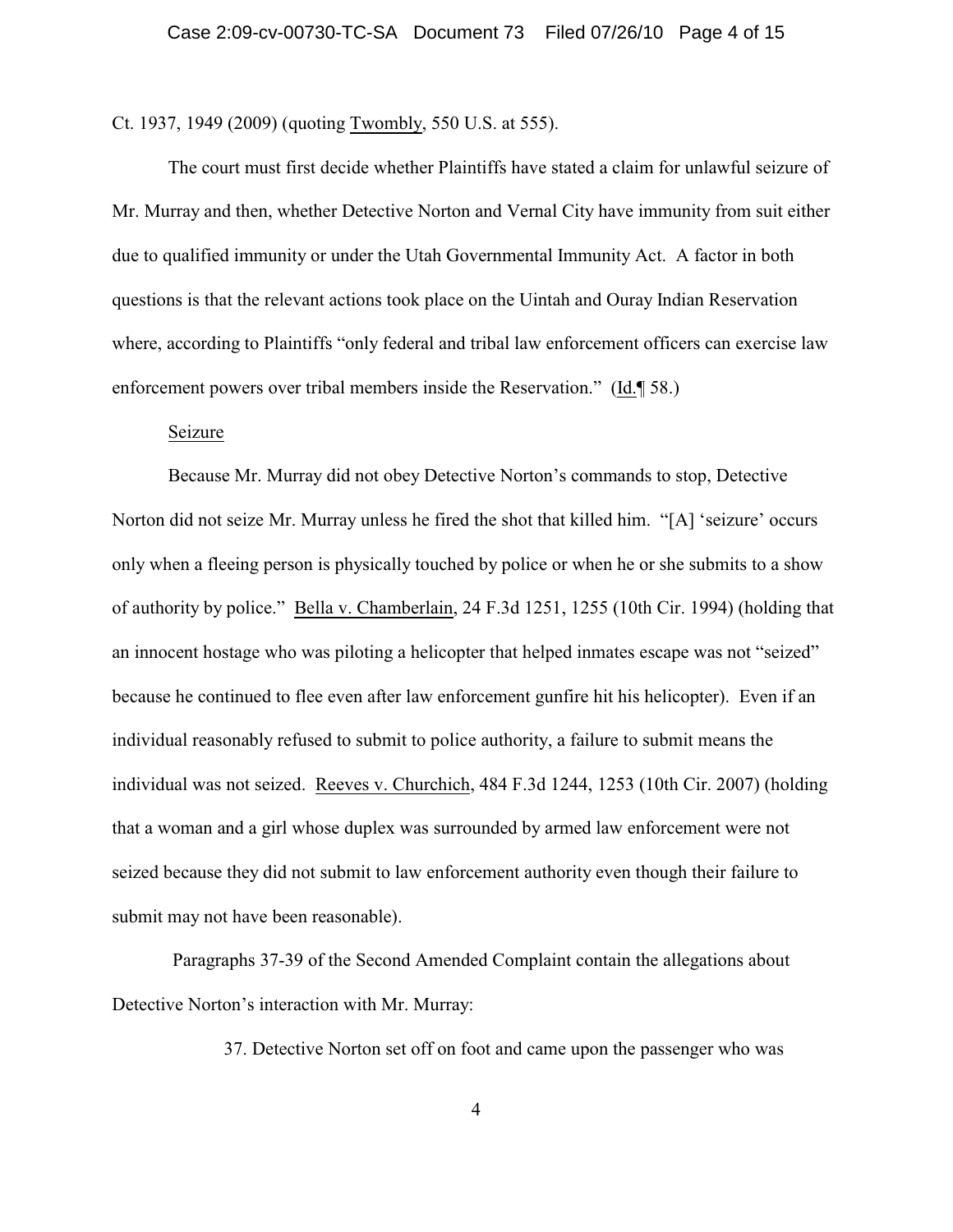allegedly coming around a hill to the northwest of his location. Detective Norton, who was in street clothes at the time, walked toward the passenger with his gun drawn and pointed toward the passenger, and shouted, "POLICE—GET TO THE GROUND." 38. Detective Norton allegedly could see something in the passenger's hand but could not tell what it was. Detective Norton allegedly saw the passenger's hand come up and heard the sound of a gunshot. Detective Norton then fired two rounds from his handgun toward the passenger.

39. Detective Norton alleges that the passenger then turned the gun on himself and pulled the trigger.

 $(Id. \mathcal{F} 37-39.)$ 

Plaintiffs argue that there is no physical evidence showing who fired the first shot, so it is impossible to know whether Mr. Murray submitted to Detective Norton's show of force, that is, his order to stop. Plaintiffs contend that the court should draw an inference in favor of Mr.

Murray because Vernal City caused the evidence to be lost.<sup>2</sup>

Plaintiffs set forth two alternative scenarios: Detective Norton fired the first shot and Mr.

Murray returned fire or Mr. Murray shot himself to avoid an illegal arrest. Neither of these

actions indicate that Mr. Murray submitted to Detective Norton's show of force.

Assuming that Detective Norton fired the shot that killed Mr. Murray, Detective Norton seized Mr. Murray*.* But if Mr. Murray shot himself, he was never seized because he never submitted to law enforcement authority. The court must next consider whether the seizure was lawful. In this case, the seizure may have been unlawful because it took place outside Detective Norton's jurisdiction or because it took place without probable cause. The court first addresses the legal issue of whether Detective Norton had the authority to seize Mr. Murray. The court then considers whether Detective Norton had justification to use deadly force.

 $2$ The gun and ammunition allegedly used by Mr. Murray were lost while under law enforcement control.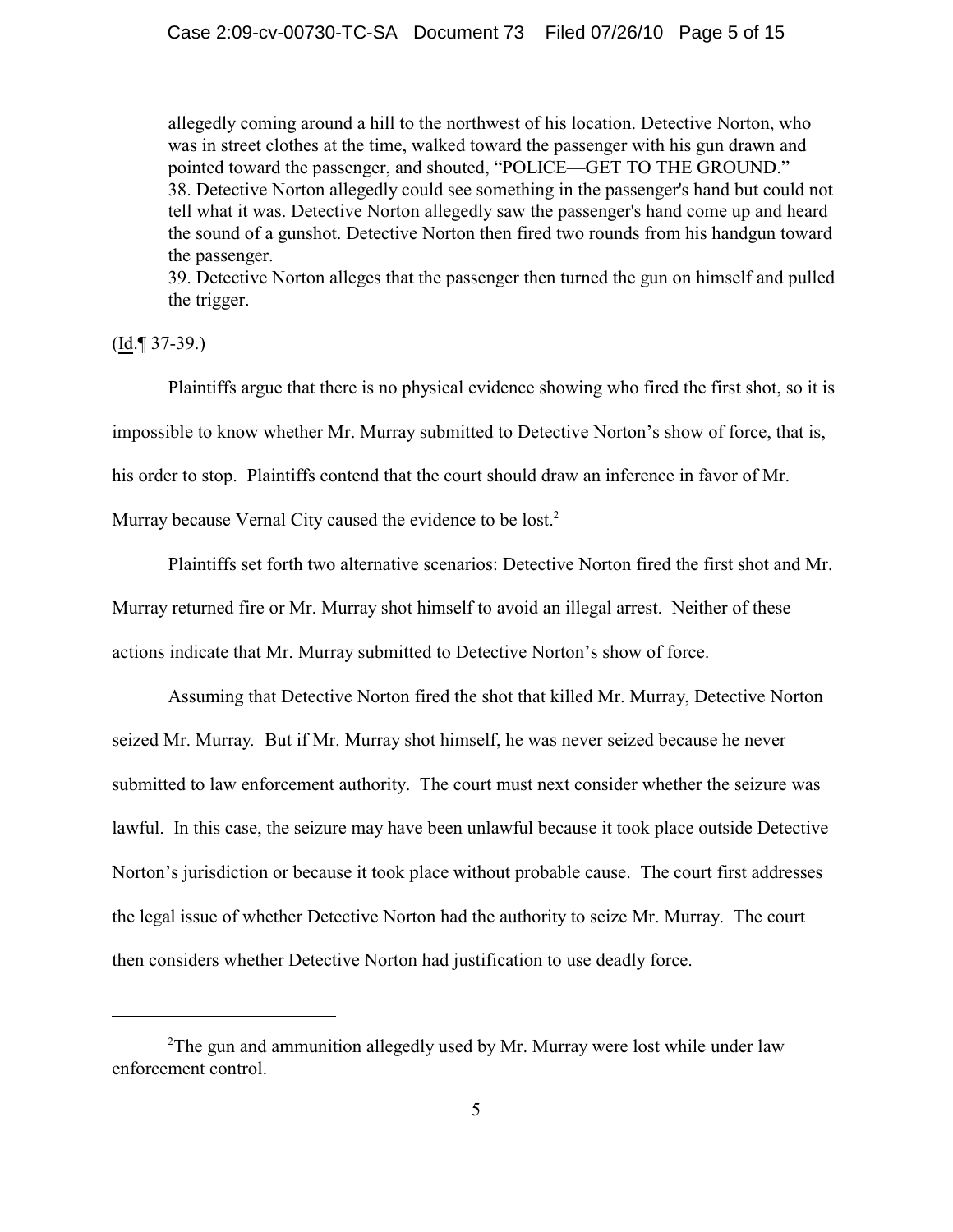## Extraterritorial Seizure

After reviewing the relevant law, the court concludes that Detective Norton did not have jurisdiction to seize Mr. Murray on the Uintah-Ouray Reservation because the officers were not in hot pursuit of Mr. Murray.

 "Except as otherwise expressly provided by law, the general laws of the United States as to the punishment of offenses committed in any place within the sole and exclusive jurisdiction of the United States, except the District of Columbia, shall extend to the Indian country." 18 U.S.C. § 1152. No law gives the state of Utah or its political subdivisions criminal jurisdiction in Indian country. See Gardner v. United States, No. 93-4102, 1994 U.S. App. LEXIS 10090 at \*10 (10th Cir. May 5, 1994). Although the Uintah-Ouray reservation has a cooperative law enforcement agreement with the state of Utah that allowed cross-deputized officers from Utah to exercise law enforcement authority on the reservation, none of the officers involved in this incident were cross-deputized.

An arrest of a tribal member on tribal land by a state officer is unconstitutional because "[a] warrantless arrest executed outside of the arresting officer's jurisdiction is analogous to a warrantless arrest without probable cause." Ross. v. Neff, 905 F.2d 1349, 1354 (10th Cir. 1990) (holding that an Oklahoma police officer did not have jurisdiction to arrest a tribe member on tribe land for violation of Oklahoma's public intoxication ordinance); see also In re Denetclaw, 320 P.2d 697, 700 (Ariz. 1958) (holding that Arizona traffic law did not apply to roads running through the Indian reservation). "The Supreme Court has expressly stated that state criminal jurisdiction in Indian country is limited to crimes committed 'by non-Indians against non-Indians . . . and victimless crimes by non-Indians.'" Ross, 905 F.2d at 1353 (quoting Solem v. Bartlett,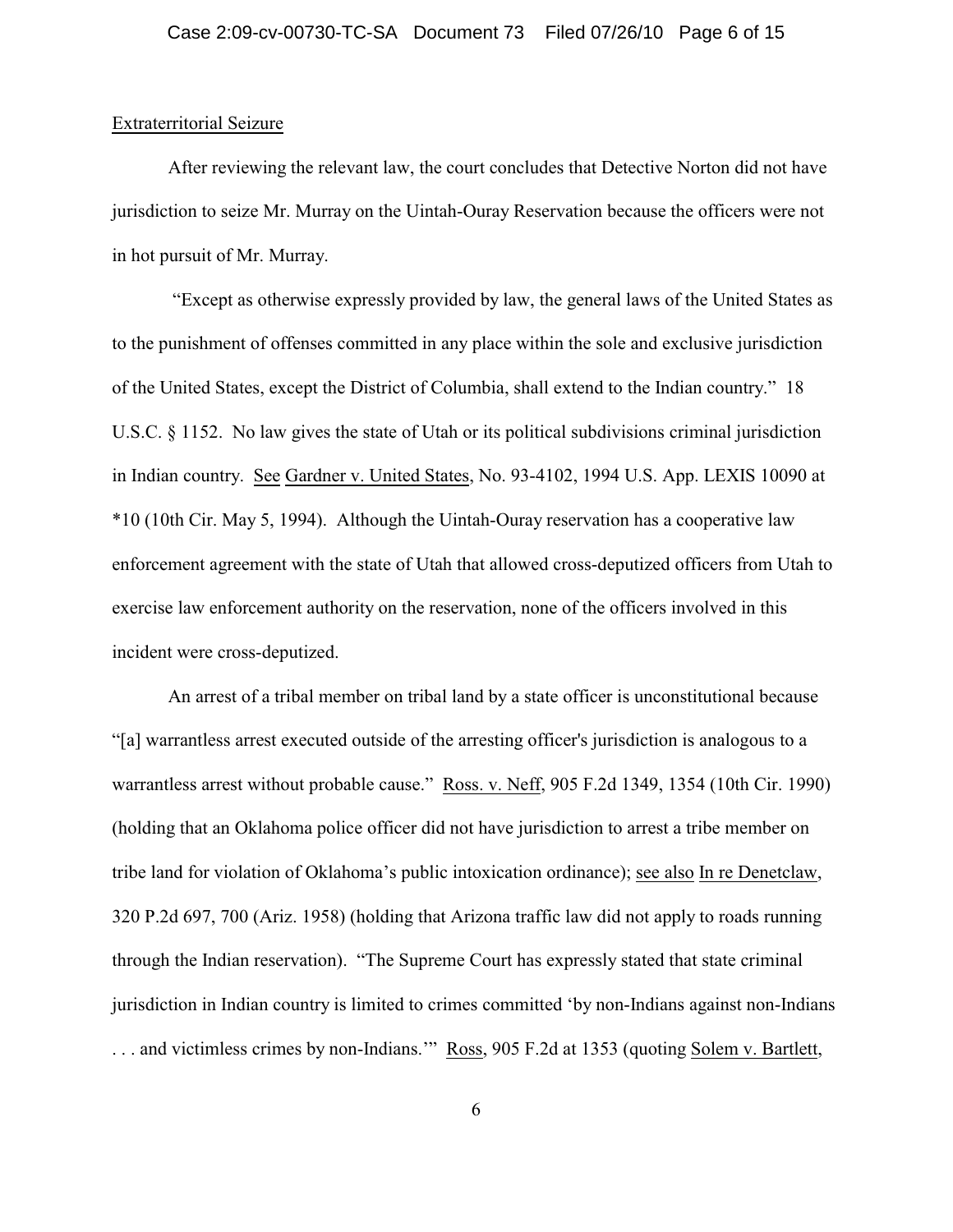465 U.S. 463 (1984)).

Defendants argue that under Nevada v. Hicks, state sovereignty does not end at a reservation's borders. 533 U.S. 353, 360-61 (2001). In Hicks, the Supreme Court held that an Indian tribe lacked both "legislative authority to restrict, condition, or otherwise regulate the ability of state officials to investigate off-reservation violations of state law, [and] lacked adjudicative authority to hear respondent's claim that those officials violated tribal law in the performance of their duty." Id. at 374. But that case does not modify the holding in Ross because Hicks concerned tribal authority rather than the authority of the state. Specifically, Hicks held that the tribes cannot interfere with the state concerning areas of the state's jurisdiction: tribe members off the reservation and non-tribe members. Conversely, Ross held that the state may not interfere with the self-governance of Indian tribes by arresting tribe members on tribal land for crimes committed on tribal land.

Defendants also argue that the "hot pursuit" exception to the general jurisdictional requirement rendered his pursuit of Mr. Murray lawful. The Ross opinion expressly maintained "the Constitutional validity of extrajudicial arrests made by officers in 'hot pursuit.'" Id. at 1354 n.6. "Hot pursuit" can justify a warrantless arrest or seizure. Welsh v. Wisconsin, 466 U.S. 740, 749-50 (1984). "Hot pursuit occurs when an officer is in 'immediate or continuous pursuit' of a suspect from the scene of a crime." United States v. Jackson, 139 Fed. Appx. 83, 86 (10th Cir. 2005). Detective Norton argues that the pursuit of Mr. Kruip, who violated the law of Utah by speeding outside the boundaries of the reservation, was justified under the "hot pursuit" doctrine. An arrest is lawful under the hot pursuit doctrine if: (1) a felony was committed within the arresting officer's jurisdiction; (2) the subject attempts to flee, or at least knows he is being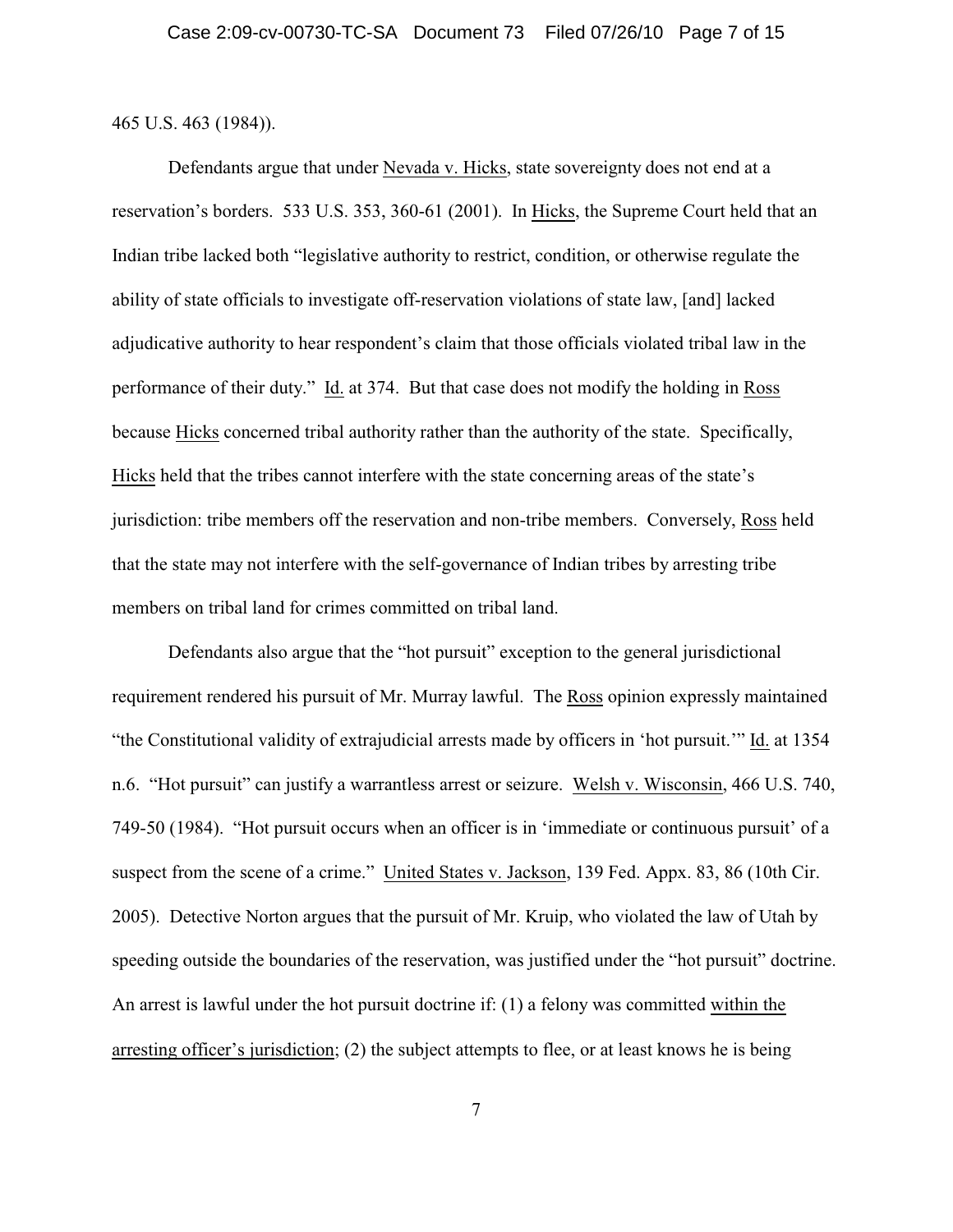## Case 2:09-cv-00730-TC-SA Document 73 Filed 07/26/10 Page 8 of 15

pursued; (3) pursuit is commenced with no unreasonable delay; (4) pursuit is continuous and uninterrupted; and (5) there is a relationship in time between the commission of the offense, commencement of pursuit and the apprehension of the suspect. See State v. Santana, 427 U.S.  $38, 43$  (1976)."<sup>3</sup>

While the pursuit of Mr. Kruip may be covered under the hot pursuit doctrine because he was the driver, Mr. Murray, the passenger committed no crime off the reservation, so officers were not in hot pursuit of Mr. Murray when they entered the Uintah-Ouray Reservation. Even if the hot pursuit of Mr. Kruip could be extended to cover the seizure of Mr. Murray, officers had no probable cause to believe that Mr. Murray was involved in criminal activity. Detective Norton's only justification for suspecting Mr. Murray came from his flight from Detective Norton which occurred on tribal lands. Flight alone is not sufficient to form probable cause for arrest absent a reasonable belief that the fleeing individual is involved in criminal activity. State v. Elliott, 626 P.2d 423, 427 (Utah 1981). While disobeying a lawful order of a law enforcement officer violates Utah Code section 41-6a-209, Mr. Murray was not subject to Utah law at the time the order was given, and therefore the order for him to submit to law enforcement authority was not lawful.

But even though Detective Norton was outside his jurisdiction when he pursued Mr. Murray on the Uintah-Ouray Reservation, Mr. Murray's own actions in displaying a firearm may have created an exigent circumstance that rendered the extra-jurisdictional seizure reasonable. See Ross. v. Neff, 905 F.2d at 1354 ("Absent exigent circumstances [a warrantless arrest of a

<sup>&</sup>lt;sup>3</sup> Plaintiffs argue that hot or fresh pursuit is Utah statutory law and thus inapplicable to the actions of law enforcement on the Uintah-Ouray Reservation. But the doctrine of hot pursuit is also a federal common law doctrine that has application here.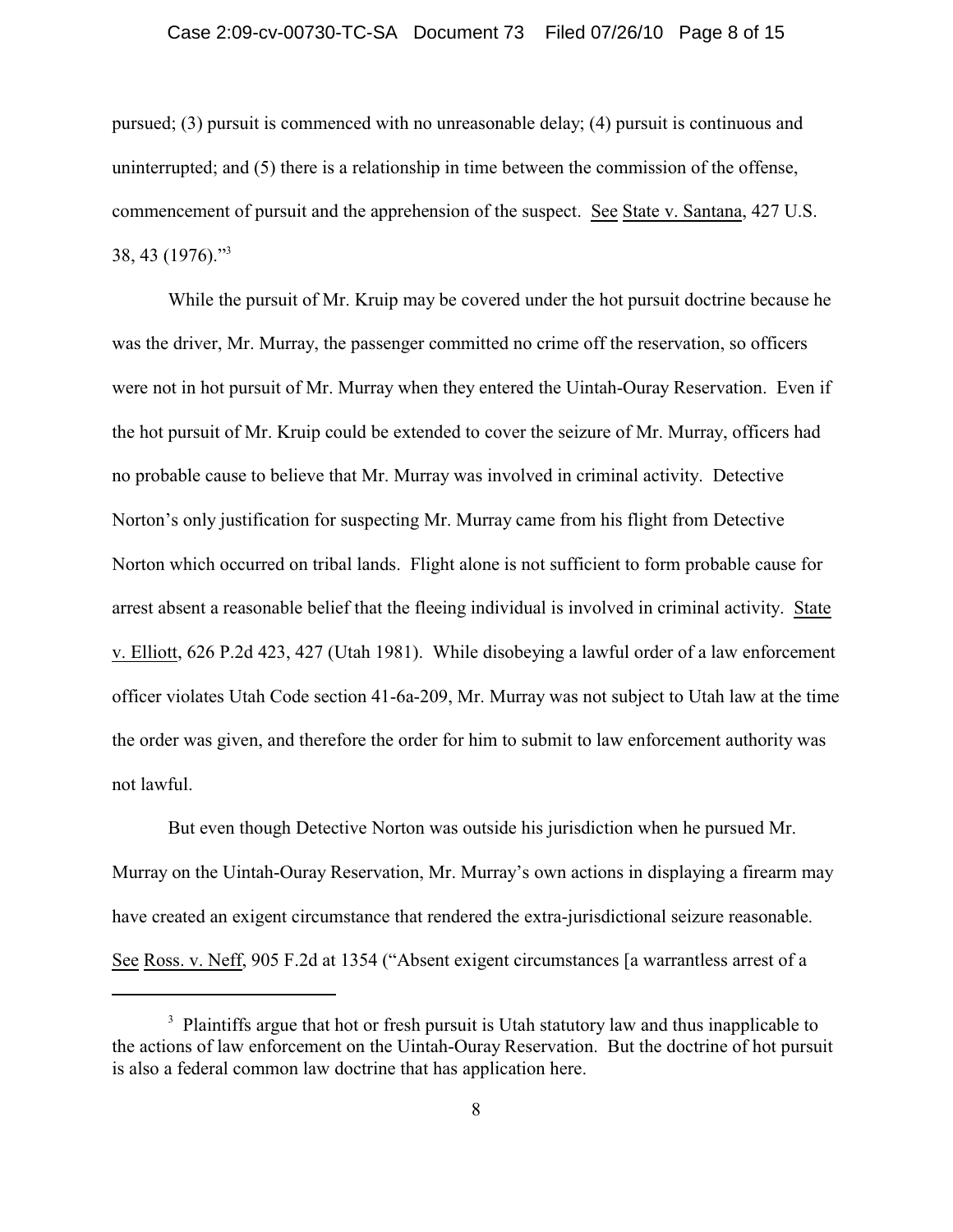tribe member on tribal lands] is presumptively unreasonable.").

## Reasonableness

Use of deadly force is analyzed under the Fourth Amendment. Blossom v. Yarbrough, 429 F.3d 963, 967 (10th Cir. 2005). "A police officer may reasonably use deadly force to apprehend a fleeing suspect if the officer has probable cause to believe that the suspect poses a serious threat of physical harm either to the officer or others and if, where feasible, the police warn the suspect." Id. "To state a claim under the Fourth Amendment, plaintiffs must show both that a 'seizure' occurred and that the seizure was 'unreasonable.'" Childress v. City of Arapaho, 210 F.3d 1154, 1156 (10th Cir. 2000). The court looks at the totality of the circumstances to determine whether a particular seizure is reasonable. Tennesse v. Garner, 471 U.S. 1, 8-9 (1985); Medina v. Cram, 252 F.3d 1124, 1132 (10th Cir. 2001) (noting that the court may consider an officer's reckless behavior that created the need to use force when considering the reasonableness of a seizure under the totality of the circumstances). The fact that a seizure violates state or federal statutory law is one factor in determining whether a search is reasonable under the United States Constitution. See United States v. Green, 178 F.3d 1099, 1105-06 (10th Cir. 1999) (holding that exercising law-enforcement authority outside of state-defined jurisdictional boundaries is not a federal constitutional violation where officers obtained a lawful warrant). Although the Tenth Circuit has held that a seizure of a tribe member on tribal land is presumptively unreasonable, the court must still evaluate whether exigent circumstances existed to justify the extraterritorial seizure. See United States v. Atwell, 470 F. Supp. 2d 554, 570-71 (D. Md. 2007).

The District of Maryland recently concluded that a warrantless search and arrest outside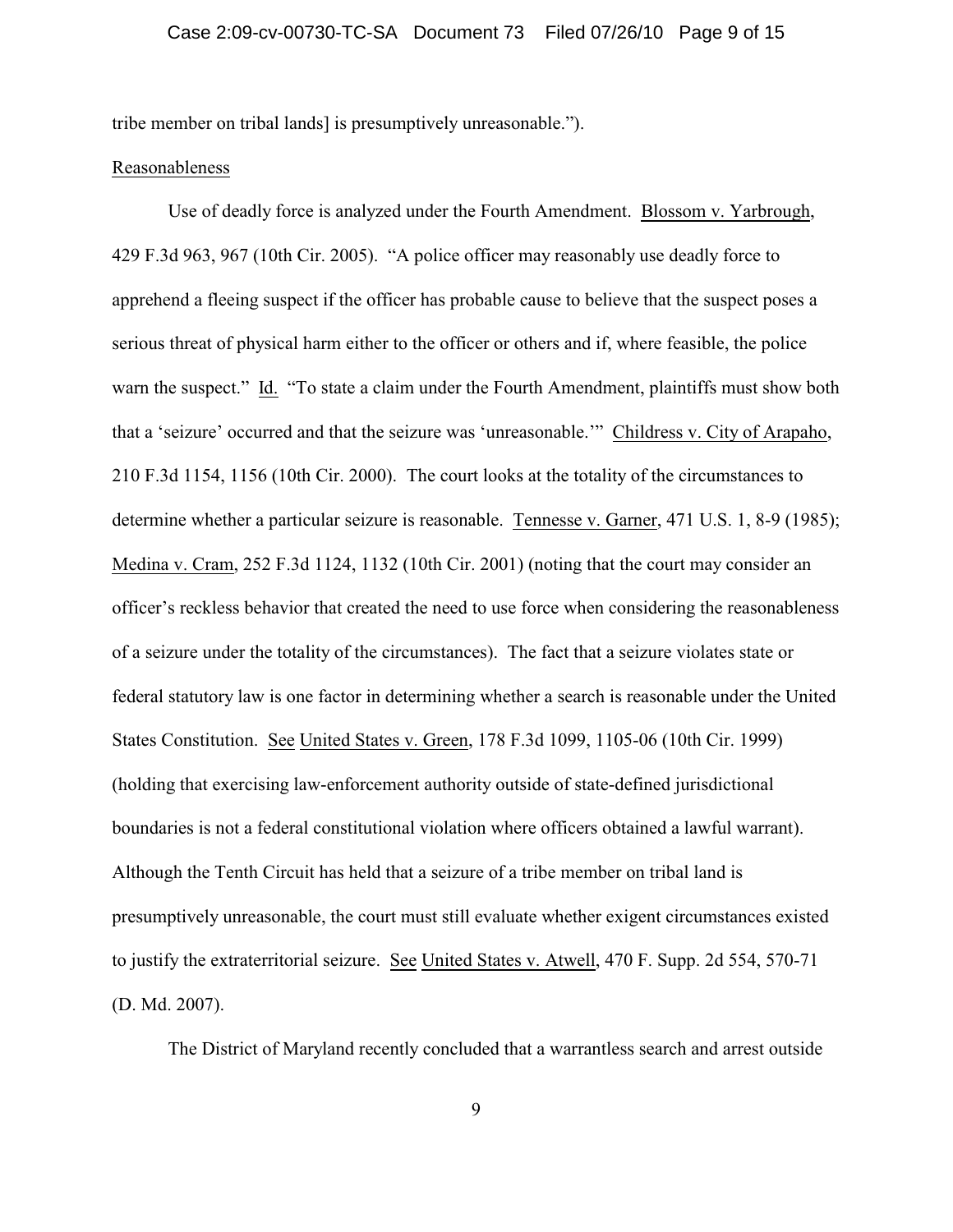## Case 2:09-cv-00730-TC-SA Document 73 Filed 07/26/10 Page 10 of 15

of an officer's jurisdiction did not render the officer's actions unconstitutional. In Atwell, a military patrol officer at Fort Meade observed the defendant speeding and driving erratically. Id. at 559. The officer pursued the defendant off the military base. Id. at 560. After local law enforcement declined to execute the stop, the officer administered a field sobriety test, which the defendant failed. Id. at 560. The officer then arrested the defendant. Id. The defendant moved to suppress the search because the officer exercised law enforcement authority outside his jurisdiction without the authorization of federal or state statutory authority. Id. at 561. The court concluded that the stop was not justified under either statute or common law, but ultimately upheld the stop under the Fourth Amendment. In upholding the search, the court determined that the officer had probable cause for the stop, that the offense began in the arresting officer's jurisdiction, that the officer did not intend to act outside his territorial jurisdiction, and that the exigent circumstance of allowing a potentially drunk driver back out on the road justified the stop. Id. at 577.

Detective Norton had less justification for pursuing Mr. Murray than the officer in Atwell. He had no probable cause to believe that Mr. Murray had violated the law because Mr. Murray was not the driver of the speeding car. Neither he nor the other officers involved in the pursuit contacted the local tribal authority to inform them of the chase. Mr. Murray's offense, if he committed one, did not begin in the pursuing officers' jurisdiction, but rather when he fled the officers pursuing him on foot on the Uintah-Ouray Reservation. In fact, the officers' disregard of the jurisdictional boundaries may have contributed to the need to seize Mr. Murray. Further, the policy of encouraging the self-governance of Indian tribes weighs heavily against finding an extraterritorial seizure to be reasonable. Nonetheless, if Mr. Murray displayed, brandished, or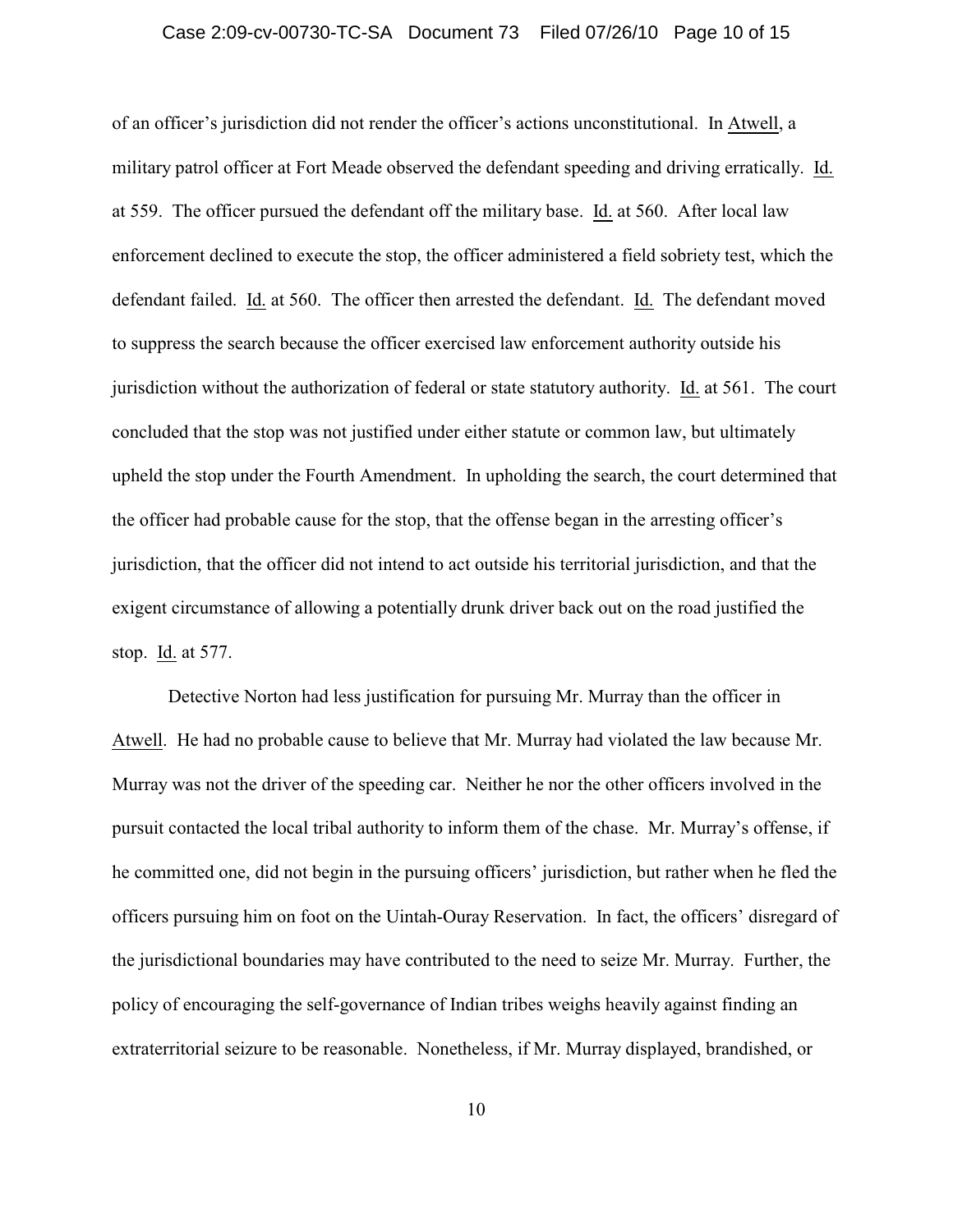## Case 2:09-cv-00730-TC-SA Document 73 Filed 07/26/10 Page 11 of 15

shot his firearm toward Detective Norton prior to Detective Norton's use of force against Mr. Murray, exigent circumstances justify Detective Norton's seizure of Mr. Murray.<sup>4</sup> See United States v. Chavez, 812 F.2d 1295, 1299 (10th Cir. 1987) (holding that reasonable belief that an individual poses a threat to officer safety constitutes an exigent circumstance justifying a warrantless search).

Because there are conflicting inferences to be drawn about who began shooting first, there are disputed facts about whether Detective Norton's extraterritorial seizure of Mr. Murray was justified by exigent circumstances.

## Qualified Immunity

Defendants argue that they are entitled to qualified immunity because it was not clearly established at the time of the shooting that Mr. Murray was not subject to seizure by Utah law enforcement while on the Uintah-Ouray Reservation. Defendants are entitled to qualified immunity only if (1) "the defendant's actions violated a Constitutional or statutory right;" and (2) "the right was clearly established at the time of the defendant's unlawful conduct." Serna v. Colorado Dept. of Corrections*,* 455 F.3d 1146, 1150 (10th Cir. 2006). A right is clearly established if "it would be clear to a reasonable officer that his conduct was unlawful in the situation he confronted." Thomas v. Durastanti, No. 07-3343, 2010 U.S. App. LEXIS 11458 at \* 32, 607 F.3d 655 (June 4, 2010) (internal quotations omitted). The law is clearly established if a

<sup>&</sup>lt;sup>4</sup> Plaintiffs argue that Mr. Murray had the right to shoot at Detective Norton because he had the "right to use such force as a reasonably prudent person might do in resisting [an illegal] arrest." Bad Elk v. United States, 177 U.S. 529, 533 (1900). But shooting a gun at an officer is, as a matter of law, not a reasonably prudent amount of force to resist an illegal arrest. See Graves v. Thomas, 450 F.3d 1215, 1224 (10th Cir. 2006) (holding that an erratic high-speed chase was not reasonable resistence to an unlawful arrest).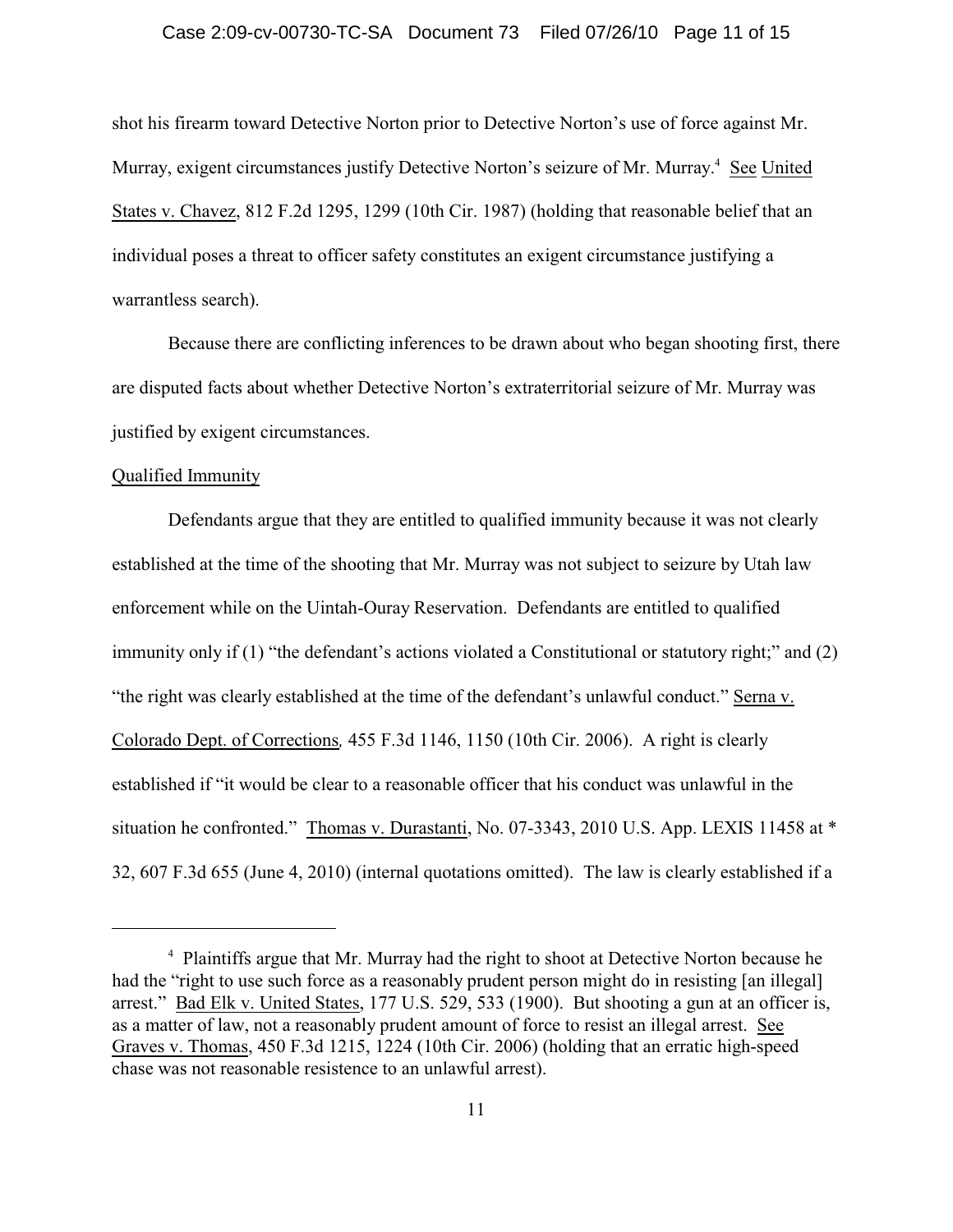## Case 2:09-cv-00730-TC-SA Document 73 Filed 07/26/10 Page 12 of 15

Supreme Court or Tenth Circuit decision makes "apparent to a reasonable officer . . . that his conduct was unlawful." Id.

Defendants argue that if they were not allowed to pursue Mr. Murray on the Uintah-Ouray Reservation, the law did not clearly establish that they could not do so. They argue that Ross expressly allows state law enforcement officers to seize tribe members when exigent circumstances are present. But in this case no exigent circumstance justified the pursuit of Mr. Murray, and exigent circumstances existed only if Mr. Murray displayed, brandished, or shot his weapon at Detective Norton before Detective Norton opened fire. Defendants also argue that Hicks casts doubt on the holding in Ross. But, as discussed above, Hicks prohibits tribes from regulating outside their jurisdictional authority, but does not alter the state's jurisdiction. Hicks does not permit state law enforcement officers to pursue tribe members on tribal land for crimes committed on tribal land.

Mr. Murray's constitutional right to be free from unreasonable seizure, both based on a lack of probable cause and a lack of jurisdiction, was clearly established at the time he was allegedly seized. If Officer Norton pulled his gun on Mr. Murray prior to Mr. Murray displaying, brandishing, or shooting his firearm, Officer Norton does not have qualified immunity for his actions.

## Utah Governmental Immunity Act

Defendants argue that the Utah Governmental Immunity Act bars Plaintiffs' state law claims because Mr. Murray's death arose from an assault or battery. The UGIA explicitly retains immunity for claims "if the injury arises out of, in connection with, or results from: . . . assault, battery, false imprisonment, false arrest, malicious prosecution, intentional trespass, abuse of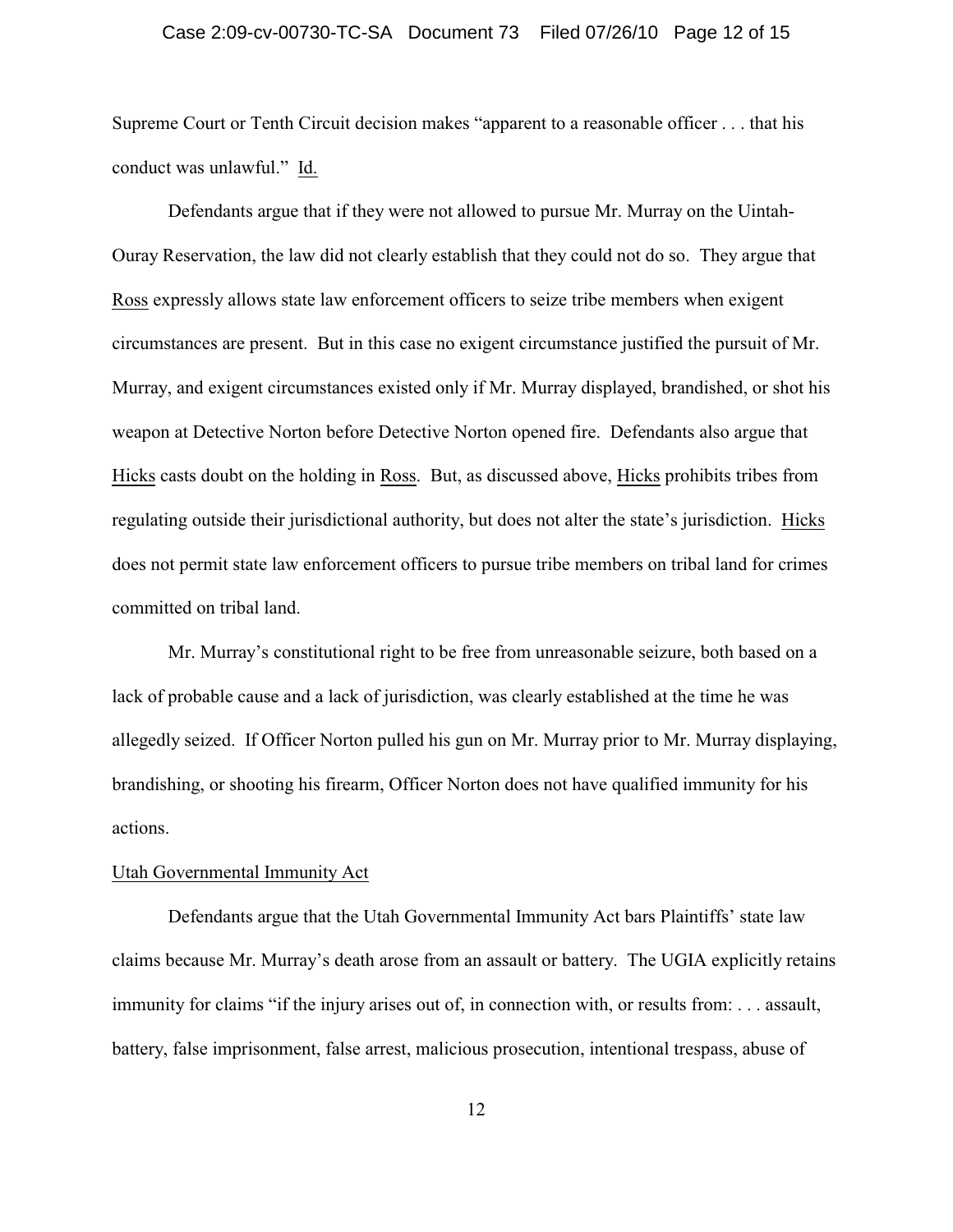## Case 2:09-cv-00730-TC-SA Document 73 Filed 07/26/10 Page 13 of 15

process, libel, slander, deceit, interference with contract rights, infliction of mental anguish, or violation of civil rights." Utah Code Ann. § 63G-7-301(5)(b).

Plaintiffs respond that Detective Norton's actions were an intentional doing of a wrongful act for which immunity was waived under Utah Code section  $63G-7-202(3)(c)(i)$ . But there is no allegation that Detective Norton knew he was effecting an extraterritorial seizure when he shot back at Mr. Murray. Even if Detective Norton was grossly negligent in his actions, "[g]ross negligence, by definition, is not willful or intentional." Daniels v. Gamma West Brachytherapy, LLC, 2009 UT 66, ¶ 41, 221 P.3d 256. Accordingly, if the UGIA applies, the Plaintiffs' state law claims for assault and battery and wrongful death are barred.

Plaintiffs next argue that the UGIA doesn't apply to the events here because they took place outside the jurisdictional boundaries of Utah. Even in states, like Utah, where the Indian lands remain under federal jurisdiction, state law still applies under some circumstances. Organized Village of Kake et al. v. Egan, 369 U.S. 60, 67 (1962). "[T]he test of whether a state law [can] be applied on Indian reservations [is] whether the application of that law would interfere with reservation self-government." Id. (noting that the Utah constitution contains identical provisions to those construed in the case). Conversely, on tribal lands "[s]tate jurisdiction is pre-empted by the operation of federal law if it interferes or is incompatible with federal and tribal interests reflected in federal law, unless the state interests at stake are sufficient to justify the assertion of state authority." Shivwits Band of Paiute Indians v. Utah, 428 F.3d 966, 981 (10th Cir. 2005).

Plaintiffs maintain that the UGIA does not apply because Detective Norton's actions took place outside of the jurisdiction of the state of Utah, and that application of the UGIA interferes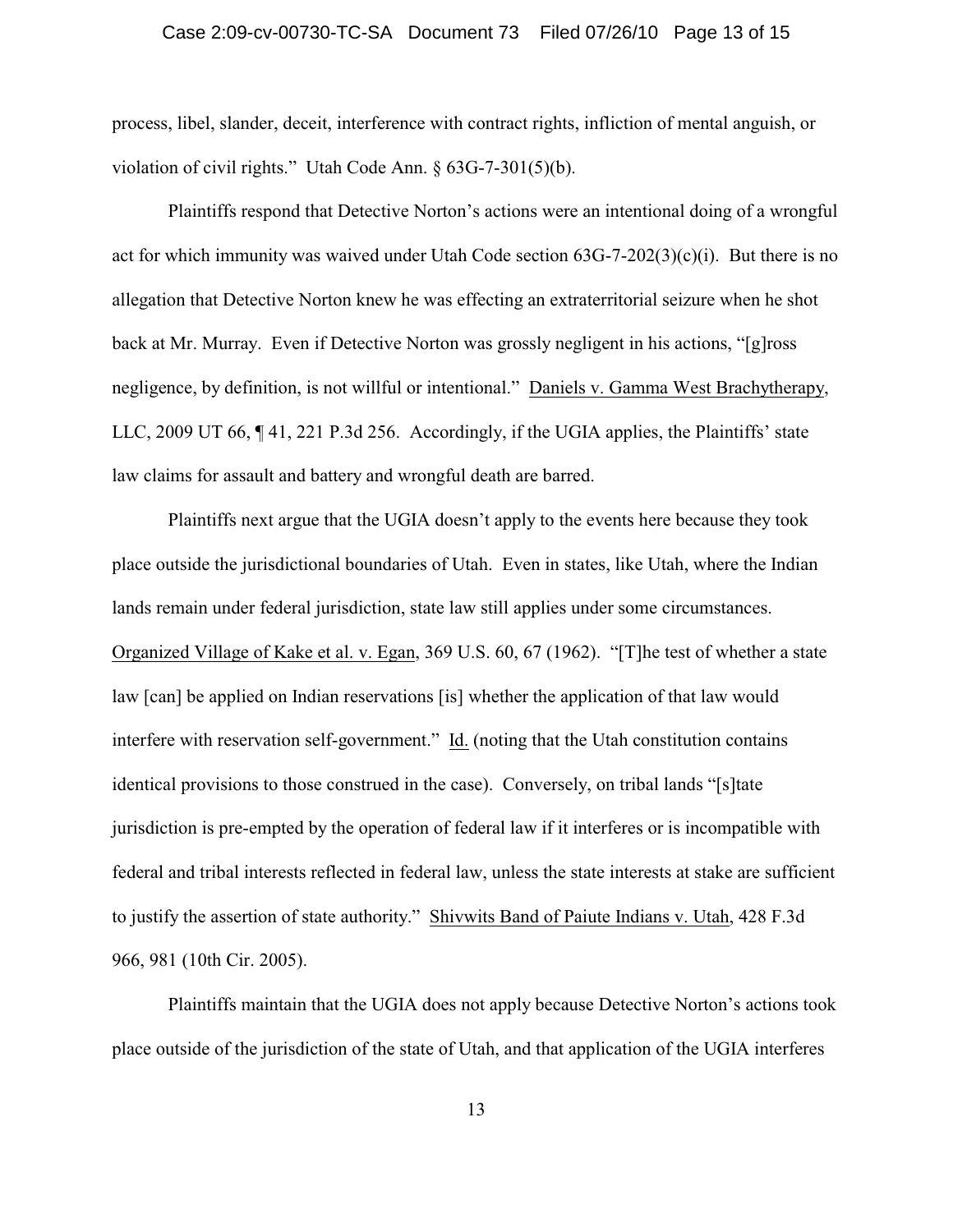## Case 2:09-cv-00730-TC-SA Document 73 Filed 07/26/10 Page 14 of 15

with self-governance. In support of this argument, Plaintiffs urge the court to analogize this case to Nevada v. Hall, 440 U.S. 410, 422-27 (1979). In Hall, the United States Supreme Court refused to extend California's governmental immunity law to events in Nevada. But the relationship between a state and the tribal lands located within a state's borders is distinguishable from the relationship between neighboring states. Specifically, the state retains jurisdiction over non-tribe members who commit victimless crimes or crimes against other non-tribe members on tribal land. See Hicks, 533 U.S. at 361 ("State sovereignty does not end at a Reservation's borders."); MacArthur v. San Juan County, 497 F.3d 1057, 1070 (10th Cir. 2007) (holding that "the inherent sovereign powers of an Indian tribe do not extend to the activities of nonmembers of the tribe."). As the court has previously noted, "the immunity from court action by individuals is a critical constituent of sovereignty, both for the Tribes and the States." MacArthur v. San Juan County, 391 F.Supp. 2d 895, 1036 (D. Utah 2005) (applying the UGIA to actions of nontribe members that took place on tribal land). The application of the UGIA does not infringe on the ability of tribes to govern themselves, but rather promotes the sovereignty of both the state and the tribe.

Because the UGIA applies to Defendants' actions on the Uintah-Ouray Reservation, the court dismisses Plaintiffs' assault and battery and wrongful death claims.

## **CONCLUSION**

Because the State of Utah and the Vernal City Police Department are no longer named as defendants in this action, their motions to dismiss are DENIED as moot. (Dkt. Nos. 3, 25.) The court GRANTS in part and DENIES in part the motions to dismiss filed by Vance Norton and Vernal City. (Dkt. Nos. 26, 28.)